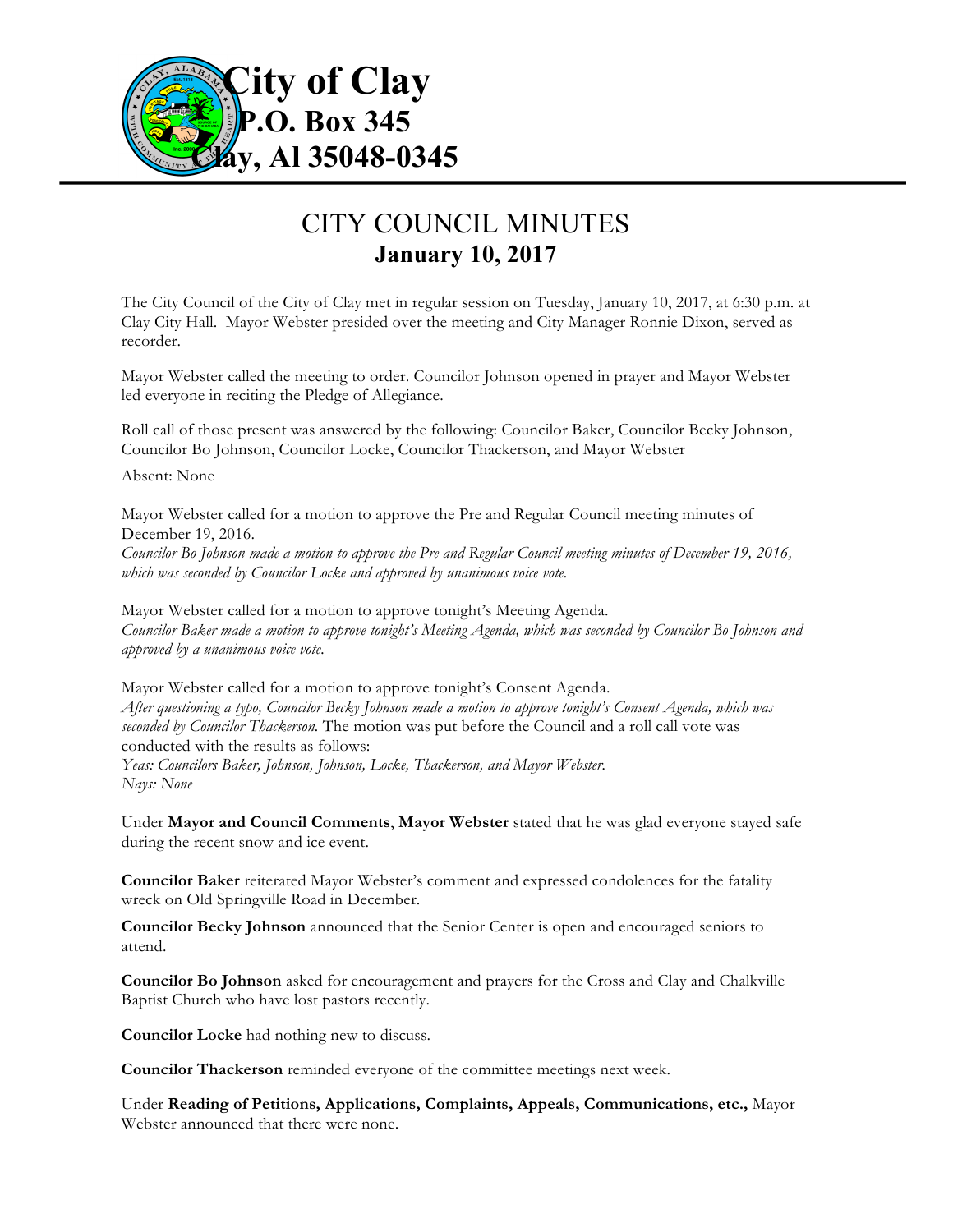

## **CITY OF CLAY CITY COUNCIL MINUTES January 10, 2017**

Under the **City Manager's Report**, Mr. Dixon reported the account balances in the General Fund = \$302,842.40; Contractors Bond = \$147,080.80; Capital Improvement Fund = \$352,616.08; 4 & 5 Cent Gasoline Fund = \$122,371.28; 7 Cent Gasoline Fund = \$62,445.88; Building Fund = \$200,000.00; Paving Supplement Fund = \$325,000.00; Contingency Fund = \$1,000,000.00; BBT Fund= \$65,063.84; Ballpark Registration Income =  $$9,087.33$ ; and Ballpark Sports Expense =  $$21,700.04$ ).

Under the **Public Hearing,** Mayor Webster introduced the Public Hearing for A-2016-02, annexing 6451 Deerfoot Parkway. He asked if there was anyone present who wished to speak for or against the case and there was no response. Mr. Dixon summarized that this is a less than one-acre parcel on Deerfoot Parkway.

Mayor Webster introduced the Public Hearing for Z-2016-07, rezoning 6620 Trussville Clay Road to Town Center Commercial. He asked if there was anyone present who wished to speak for or against the case and recognized Mr. John Muller of Moody, Alabama. Mr. Muller explained that he is speaking as a family member on behalf of the Renda family. He told the Council that their intention for the property is to build in increments a small multi-unit retail building. There were no other requests to speak.

Mayor Webster introduced the Public Hearings for Z-2016-08 and Z-2016-09, rezoning 6451 Deerfoot Parkway to Highway Commercial and rezoning 6200 Deerfoot Parkway to Highway Commercial. He asked if there was anyone present who wished to speak for or against this case and recognized Mrs. Francis Norris of Remlap, Alabama. Mrs. Norris explained that she owns the property and she and the Council discussed the impossibility of building anything on either of the lots because of their size.

Mayor Webster recognized Ms. Jane Bailey of Trussville, Alabama. She expressed concern about notification as well as uses allowed in Highway Commercial. She spoke about having a gateway to the city. Ms. Bailey asked the Council to consider either table the vote or to put restrictions on the uses allowed on this property.

Mayor Webster recognized Mrs. Carla Nelson of Trussville, Alabama. Ms. Nelson expressed concern about a highway commercial zone located so close to a residential area. She also requested that the Council put restrictions on the uses of the property.

Mrs. Norris requested that the property at 6451 Deerfoot Parkway be rezoned to institutional instead so as to potentially be sold to the church on the contiguous property. Further, Mrs. Norris requested that the property at 6200 Deerfoot Parkway be rezoned to low density residential so as to potentially be sold to one of the contiguous homeowners.

Under **Resolutions, Ordinances, Orders and Other Business** Mayor Webster called for a motion to enter into Unanimous Consent.

*Councilor Locke made a motion to suspend the regular rules of order and enter into Unanimous Consent, which was seconded by Councilor Bo Johnson.* The motion was put before the Council and a roll call vote was conducted with the results as follows:

*Yeas: Councilors Baker, Johnson, Johnson, Locke, Thackerson, and Mayor Webster. Nays: None*

Mayor Webster introduced Ordinance 2017-01, An Ordinance Annexing 6451 Deerfoot Parkway, which was read by City Manager Ronnie Dixon.

*Councilor Bo Johnson made a motion to approve Ordinance 2017-01, which was seconded by Councilor Locke.* The motion was put before the Council and a roll call vote was conducted with the results as follows: